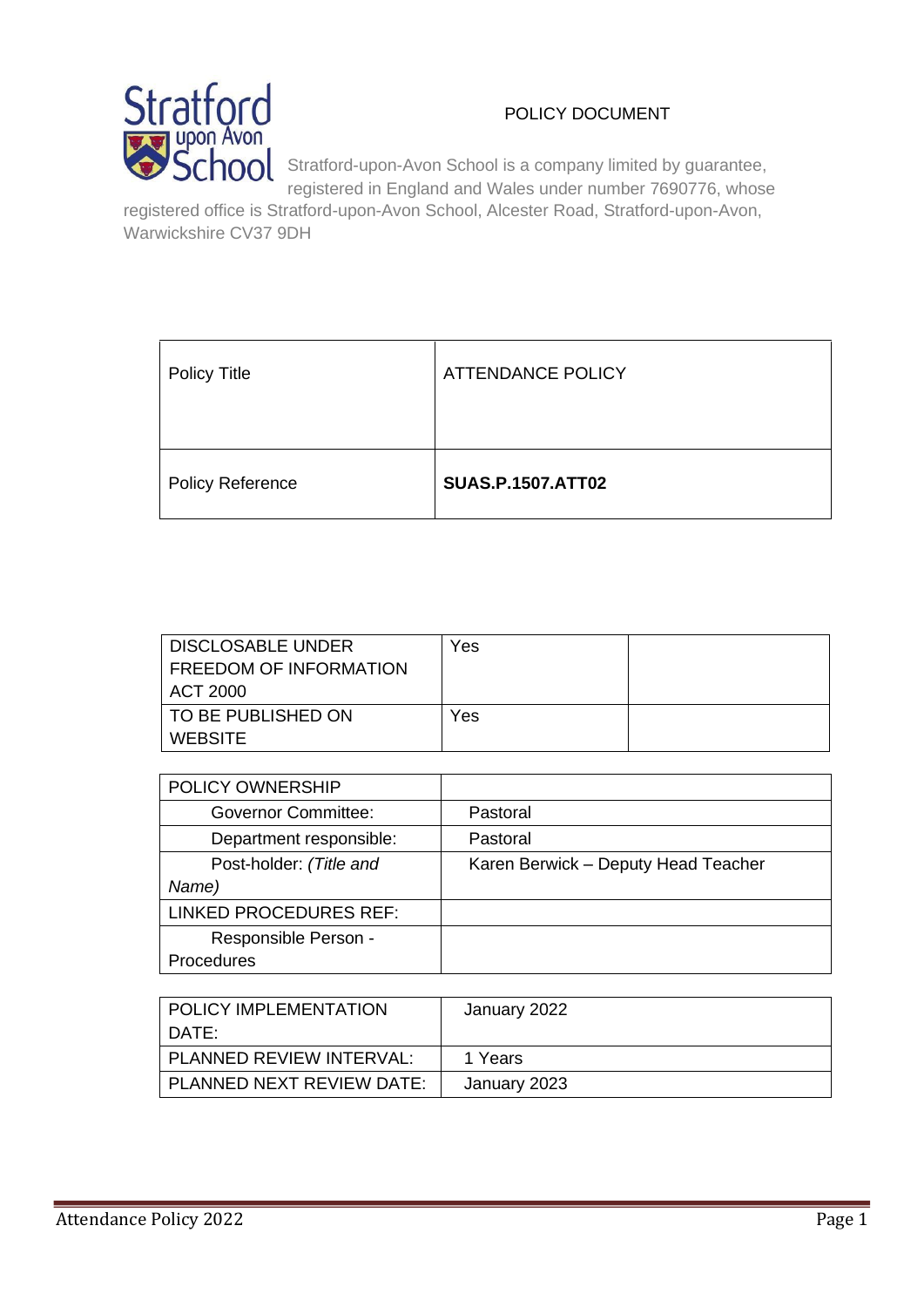*Stratford-upon-Avon School welcomes comments and suggestions from the public and staff about the contents and implementation of this policy. Please write to the Compliance Manager at the school address or email your comment to policy@stratfordschool.co.uk.* 

#### *i. POLICY OUTLINE*

*Stratford upon Avon School aims to maximise attendance rates in order to ensure that all pupils are able to take the fullest advantage of the learning experiences available to them.* 

#### *ii. PURPOSE*

*The purpose of this policy is to ensure pupils attend school and to ensure support is given to those having difficulty attending.* 

#### *iii. IMPLICATIONS OF POLICY*

*Compliance with the requirements and guidance laid out in this policy will ensure students attend school as often as possible. Failure to follow this policy will have negative impact of the education of pupils and may also put them at risk of child protection and safeguarding dangers.* 

#### *iv. EQUALITY*

*Every policy will be subject of an Equality Analysis (EA) completed by the policy writer, which should be circulated to all those being consulted, with the draft policy.*

#### **v.** *CONSULTATION*

*Consultation will be with all staff holding significant financial responsibilities, prior to presentation for approval by the Governing Body (Pastoral Committee).*

#### *vi. PROCEDURE*

*Procedure is the method by which the strategic intent of the policy is realised, and is thus an 'instruction manual' on how the policy outcome is to be achieved.* 

*The procedure which supports this policy is an independent document, for internal use by Academy staff. The procedure reference is shown on the Policy Identification Page.* 

*The development or amendment of the procedure is at a tactical / operational level. There is therefore no necessity for active referral to the Governing Body unless the policy intent has been altered.* 

*If there is significant change to the procedure element of the policy there may be a requirement to engage in the consultation process and refer to the Governing Body.* 

#### *vii. RELATED POLICIES AND PROCEDURES*

#### • *Behaviour Policy* • *Child Protection and Safeguarding Policy*

#### *viii. DOCUMENT HISTORY*

*The policy will be subject to regular review once ratified by the Governing Body. The history of the policy will be recorded using the chart following:*

| <b>Date</b> | <b>Author/Reviewer</b> | Amendment(s)                                              | Approval/ adoption date               |
|-------------|------------------------|-----------------------------------------------------------|---------------------------------------|
| April 2015  | <b>K</b> Berwick       | Policy updated in line with Pastoral<br>Governor requests | <b>July 2015</b>                      |
| 10/15       | <b>K</b> Berwick       | Additional guidance from WAS added as<br>Appendix 1       | WAS appendix approved<br>January 2019 |
| 01/19       | <b>K</b> Berwick       | Change of name from ACE to WAS                            | January 2019                          |
| 01/22       | J Wilkinson            | Complete review and update                                | February 2022                         |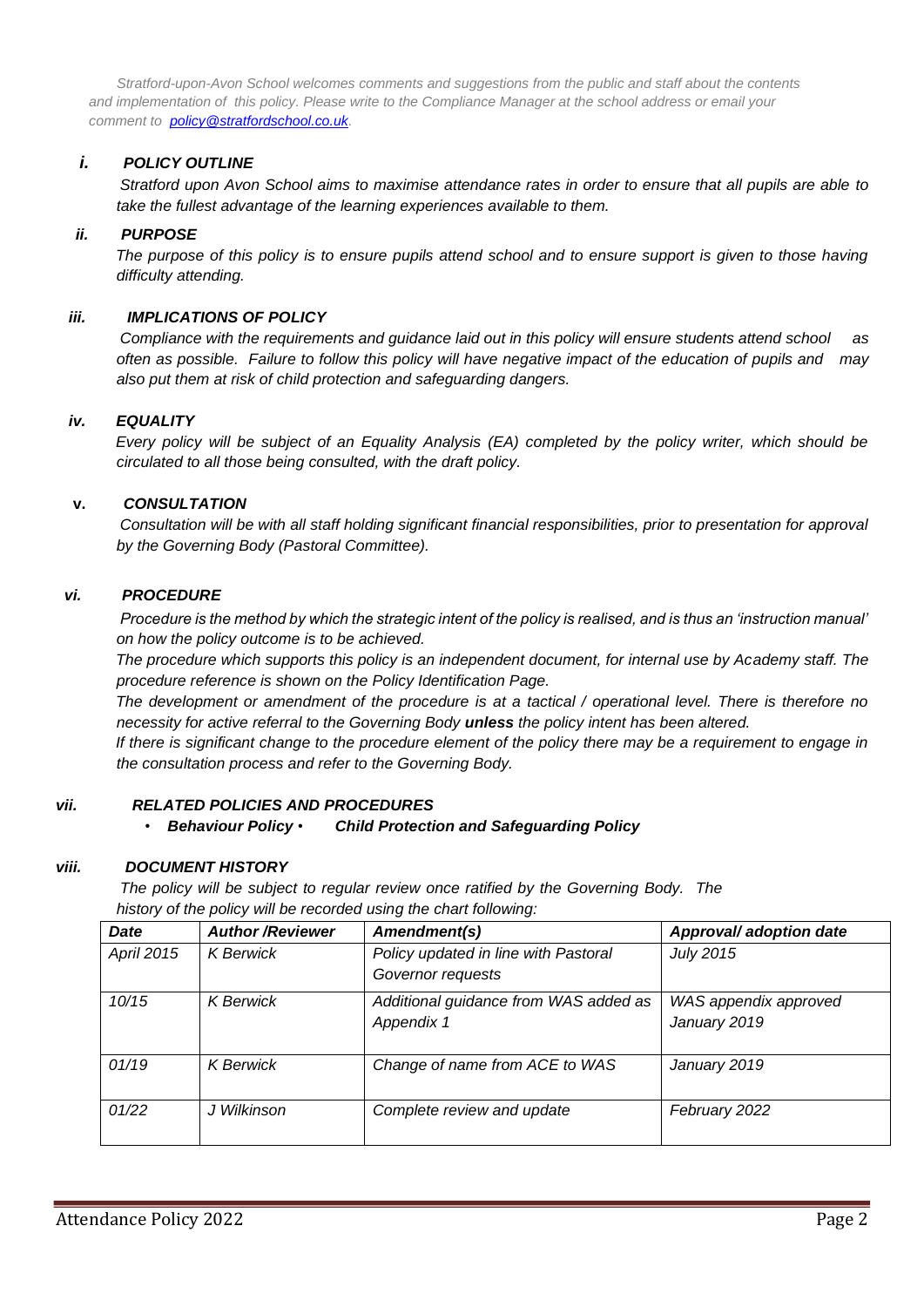## **Development/Monitoring/Review of this Policy**

This Attendance Policy has been developed by following guidance from the Department for Education and will be reviewed by the Governors and Designated Safeguarding Lead (DSL) before publication.

The school will monitor the impact of the policy using:

- Attendance/absence reports and data dashboards
- Monitoring of Attendance Improvement Officer and College Leader concerns
- Monitoring of student behaviour data
- Monitoring of safeguarding issues raised via MyConcern

## **Scope of the Policy**

This policy applies to all members of the school community (including staff, students, parents/carers, volunteers, visitors, community stakeholders) who support students and their attendance at school.

## **The Law**

Under Section 444 of the 1996 Education Act, a pupil is required to attend regularly at the school where they are a registered pupil.

Under Section 7 of The Education Act 1996, parents/carers are under a positive duty to ensure that a child receives an efficient and full-time education, either by regular attendance at school or otherwise.

The school is obliged by law to differentiate between authorised and unauthorised absence. A letter, email or telephone message from a parent/carer does not in itself authorise an absence. Only if the school is satisfied as to the validity of the explanation offered will the absence be authorised.

## **Roles and Responsibilities**

Improving student attendance at Stratford upon Avon School is the responsibility of everyone in the school community. The following section outlines roles and responsibilities of individuals and groups within the school alongside external stakeholders.

## Governors/Board of Directors:

Governors are responsible for the approval of the school Attendance Policy and for reviewing the effectiveness of the policy. This will be carried out by the Governors receiving regular information about student attendance. A member of the Governing Body/Board has taken on the role of Attendance Governor. The role of the Attendance Governor will include:

- Regular meetings with the Attendance Improvement Officer
- Reporting to relevant Governors/Board/committee meeting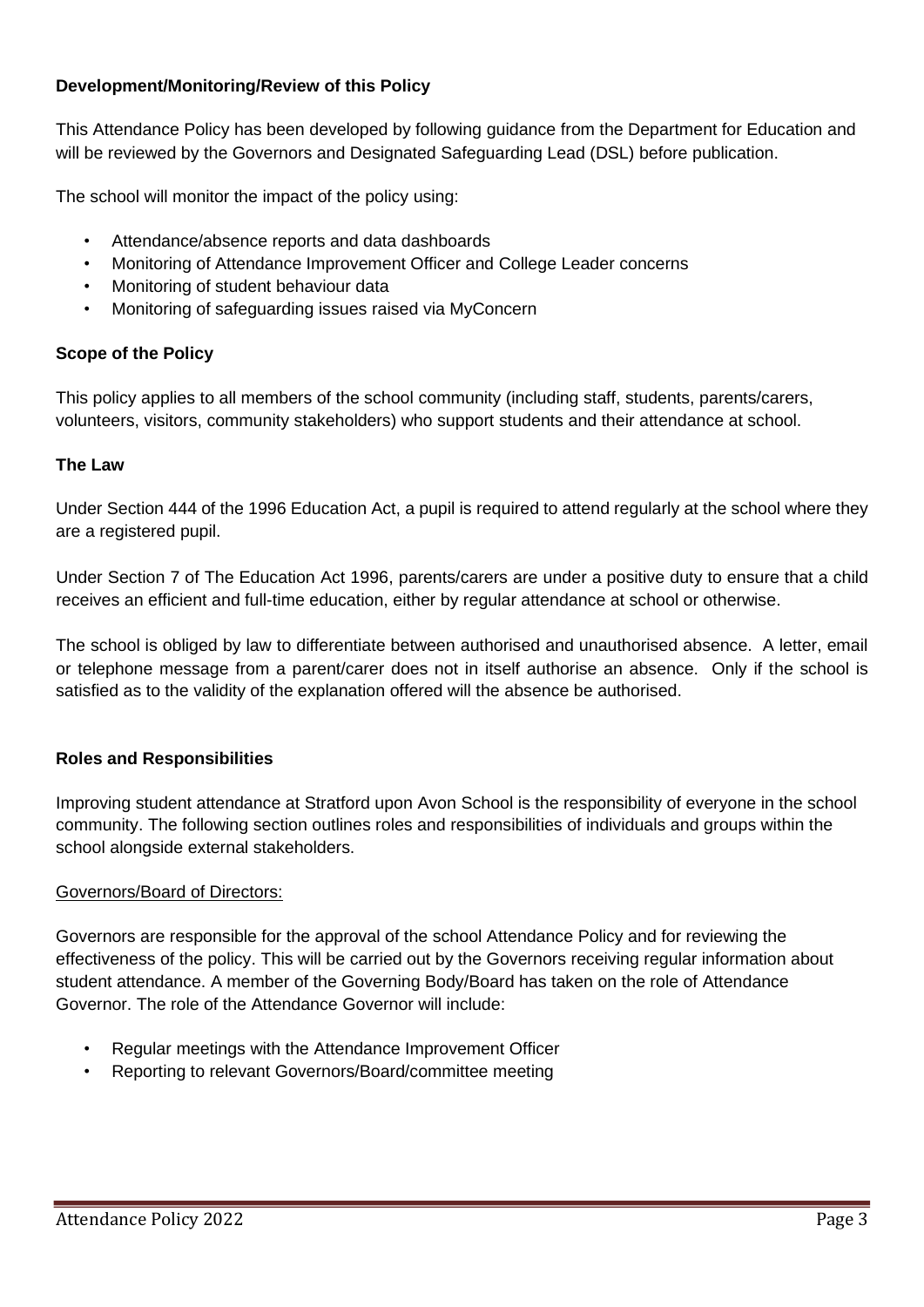Headteacher and Senior Leaders:

- The Headteacher has a duty of care for ensuring satisfactory student attendance across the school, though the day-to-day responsibility for student attendance will be delegated to the DSL
- The Headteacher and (at least) another member of the Senior Leadership Team (SLT) should be aware of the procedures to be followed with regards to student attendance concerns
- The Headteacher/ DSL are responsible for ensuring that they and other relevant staff receive suitable training, to enable them to carry out their student attendance monitoring roles and to train other colleagues, as relevant
- The Headteacher/Senior Leaders will ensure that there is a system in place to allow for monitoring and support of those in school who carry out a student attendance monitoring role. This is to provide a safety net and also support to those colleagues who take on important monitoring roles

# Designated Safeguarding Lead (DSL):

- Takes day to day responsibility for attendance issues and has a leading role in establishing and reviewing the school attendance policy/documents
- Ensures that all staff are aware of the procedures that need to be followed in the event of a student attendance concern
- Provides training and advice for staff
- Liaises with the Local Authority/relevant body
- Receives reports of student attendance concerns
- Meets regularly with the Attendance Governor to discuss current issues
- Reports regularly to Senior Leadership Team

The DSL should be trained in attendance issues and be aware of the potential for serious child protection safeguarding issues to arise from:

- Truancy, unsociable behaviour, secretiveness (phones, devices, location)
- CSE (child sexual exploitation) potential or actual incidents of grooming
- County Lines gang drug involvement
- Drug & alcohol miss use
- Social media platforms sharing of personal data, inappropriate on-line contact with adults/ strangers, cyber-bullying, access to illegal/inappropriate materials, gaming addictions
- Mental health/self-harm concerns always tired, lack of interest in family, friends, school
- Neglect in the home physical, sexual or emotional
- Adverse Childhood Experiences (ACE's)
- FGM (female genital mutilation)

Globally most Muslims do not practice FGM, it is neither a requirement nor a `Sunna` in Islam. We are aware that some UK communities are more at risk than others. FGM is illegal in the UK and considered to be child abuse. As such we will follow appropriate safeguarding procedure whenever FGM is a possible reason for absence from school or removal from roll.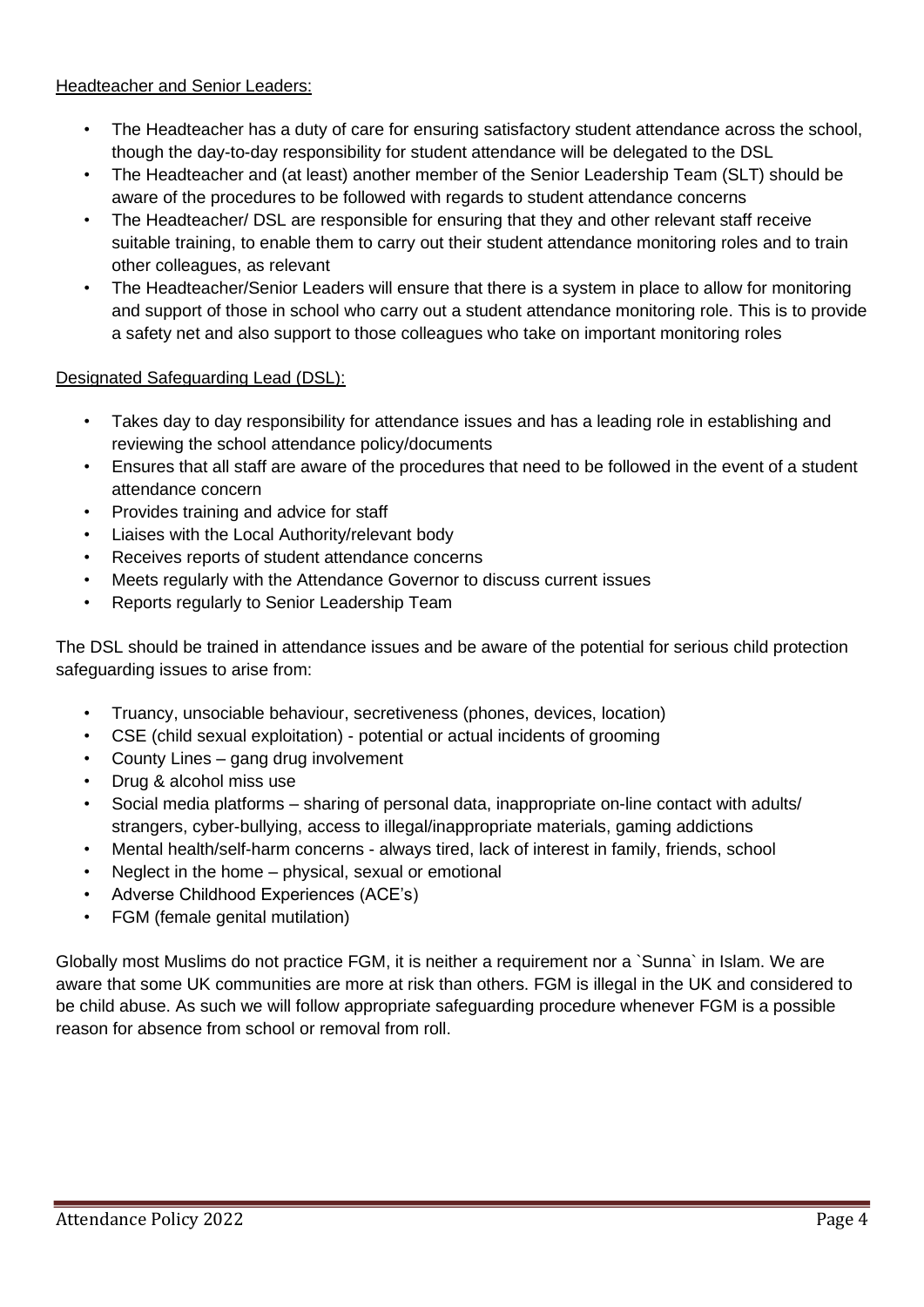# Teaching and Support Staff:

Teaching and support staff are responsible for ensuring that:

- They have an up-to-date awareness of attendance matters and of the school Attendance Policy and practices
- All students have a good understanding of school attendance expectations and the detrimental impact of absence on their social development, academic learning and progress in school
- They raise any attendance concerns to the Attendance Improvement Officer or relevant College Leader
- Safeguarding concerns are reported via MyConcern platform in school
- Parents/carers are informed promptly of any concerns which may arise over a child's attendance
- Unreported absence is communicated home via twice daily text and email absence alert messages
- Calls to home are made where necessary for absence concerns
- Parents/carers are written to by the school when appropriate throughout the academic year to offer guidance and support
- Parents whose first language is not English or who have literacy problems will be offered appropriate support from school in matters of communication

### Students:

- All students are expected to attend school and all of their lessons regularly and punctually
- Students need to have a good understand of the relationship between absence and social and academic progress in school and take responsibility for their daily attendance
- Students who do experience attendance difficulties will be offered prompt and sympathetic support, initially from the form tutor, and if the need should arise from their College Leader, Progress Leader, or student mentor if appropriate
- Students should endeavour to develop skills and attributes to become a positive and contributing member of the school and wider community

## Parents/Carers:

By law, all children of compulsory school age (5 and 16) must get a valuable full-time education. You are responsible for making sure this happens, either by registering the child at school or by making other arrangements, which provides and effective education. If your child is registered as a student at a particular school, that school must give permission for your child to be absent. If your child does not go to the school at which he or she is registered, the relevant education authority can take legal action against you.

Parents/carers are responsible for ensuring that:

- Their child attends school regularly, punctually, properly dressed in school uniform, equipped and in a fit condition ready to learn
- They notify any absence from school (including medical appointments) or late arrival by leaving a voicemail message on the school 24-hour student absence line 01789 209296, or by emailing [attendance@stratfordschool.co.uk](mailto:attendance@stratfordschool.co.uk) by 9.00a.m on *each day of absence*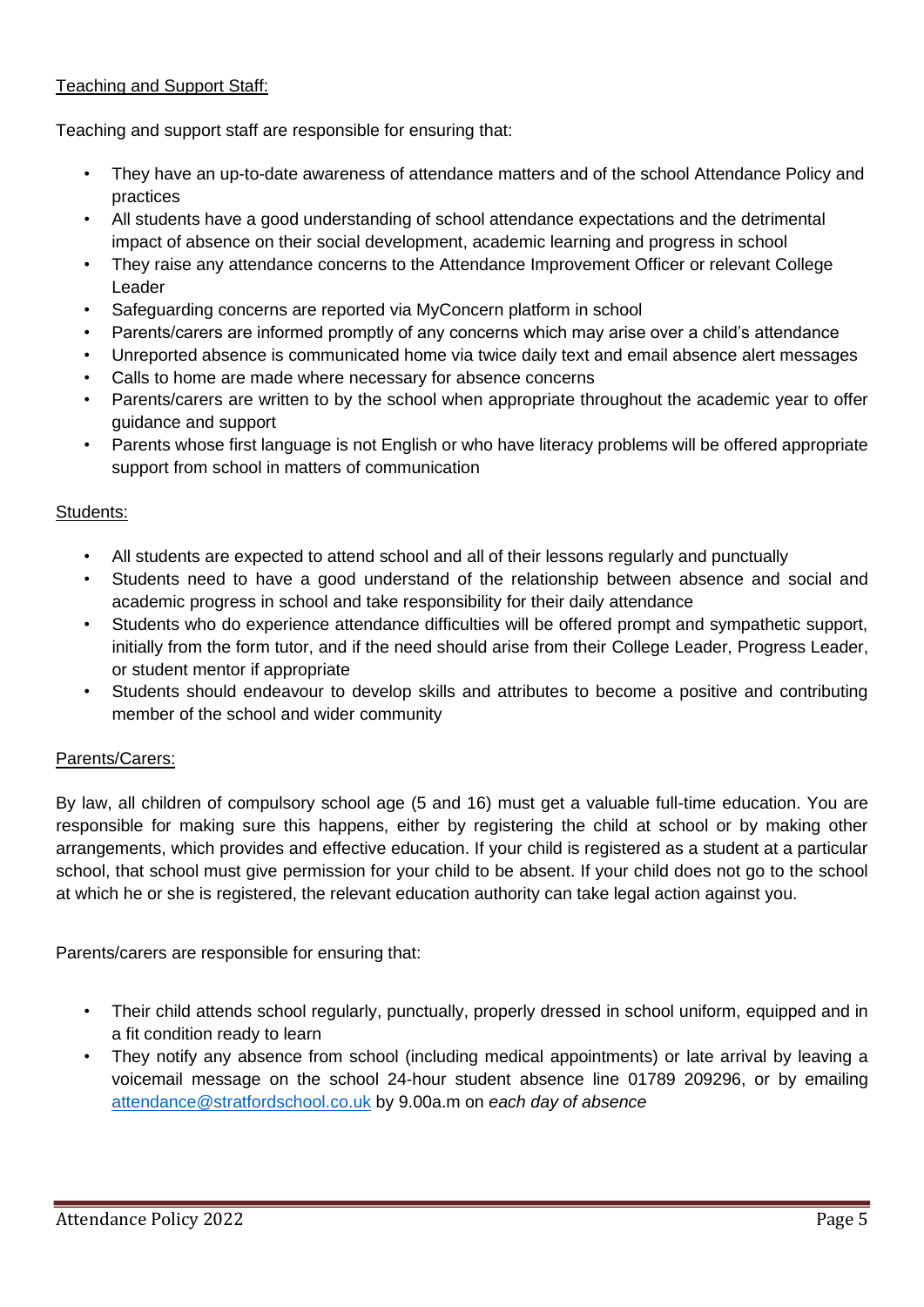- Medical/dental appointments are made outside of school hours where possible. Should this be necessary their child is requested to register with their Period 1 and Period 4 teacher, to then be released from school at the required time. A confirmatory note must be written in the school planner by the parent/carer to allow the student to leave class and sign out at the Attendance Support Room
- When requested by school, provide medical evidence from a healthcare professional to support absence due to a known health condition

## The Role of the Authority:

- Local authorities (LAs) are responsible by law, for making sure that registered pupils of compulsory school age attend their school regularly
- The LA employs educational caseworkers to monitor school attendance and to help parents meet their responsibilities
- Educational caseworkers work closely with schools
- If your child is not attending school regularly, an educational case worker may visit you
- For your child's sake you should co-operate with the educational caseworker to make sure your child overcomes attendance problems, to receive a proper education
- If you do not do everything you can to co-operate with the educational caseworker and school, the LA may have no choice but to apply for an education supervision order. This means that the court appoints a supervisor to help and give advice to you and your child

The LA can also prosecute you in a magistrate's court. This could result in parents/carers being fined up to £2500 for each child of attendance concern.

# **Policy Statements**

# **Education - School**

Staff will endeavour to encourage good attendance and punctuality through personal example. Attendance is the responsibility of all school staff (not just teaching and pastoral staff). The school will employ a range of support options to encourage good attendance and punctuality and will investigate promptly all absenteeism, liaising closely with parents/carers. Staff will respond to all absenteeism firmly, fairly and consistently with a duty of care, to help reduce absence from school.

## Registration (Roll Call)

Students are expected to be in school for 8.45a.m prompt, prior to the school gates being closed and to be ready to learn in class for 8.50a.m prompt. Students arriving after 8.45a.m must enter school via the late entry door and provide a reason for their lateness. A.M registration will be taken at the start of Period 1 lesson, with P.M registration taken at the start of Period 4 lesson. Registers will close at 9.30a.m and at 12.45pm. If a student fails to arrive before the registers close, they will be marked as 'absent'. The class teacher will amend the register entry to read 'late' provided the pupil reaches their classroom before the close of the register at 9.30a.m.

If a student arrives late to school without a satisfactory explanation a punctuality sanction will be applied when appropriate. Staff in the Attendance Support Room will contact the parents/carers by email & text message, to confirm an after-school detention will be set, for the same day as the late arrival. Students will be expected to remain behind with their form tutor at the end of their Period 6 lesson for 10 minutes.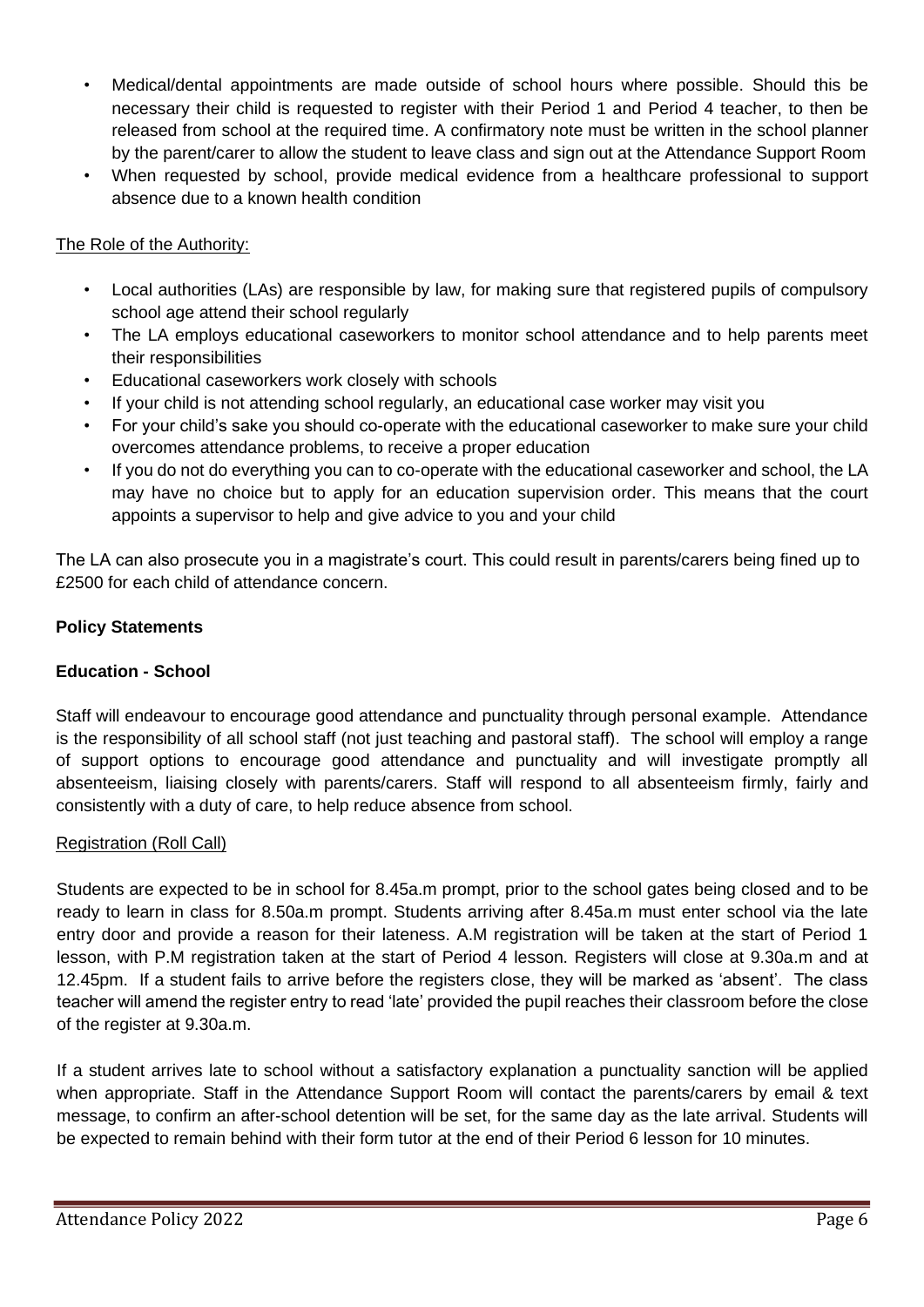For persistent late arrival without genuine reason a 1 hour College Leader detention will be set. Parents/carers are reminded that if a student arrives in school after 9.30a.m and an acceptable explanation is not forthcoming, the pupil will be recorded as 'unauthorised absent' for that session.

Form tutors will be sent a weekly record of absenteeism by the Attendance Improvement Officer, so that they can monitor the attendance of those students causing concern and amend absence codes if appropriate. The Attendance Improvement Officer will maintain an overview of the whole school picture.

## Authorised/Unauthorised Absence

It is vital that all members of staff are aware of the criteria for deciding whether or not to authorise an absence.

Stratford upon Avon School will decide on how an absence is to be recorded in accordance with the latest guidance from the DfE:

Absence can be authorised if:

- The pupil was absent with leave (defined as 'leave granted by any person authorised to do so by the governing body of the school)
- The pupil was ill 'or prevented from attending by any unavoidable cause (unless they are classed as being persistently absence from school)
- The absence occurred on a day exclusively set aside for religious observance by the religious body to which the pupil's parents belong
- The school at which the child is a registered pupil is not within walking distance of the child's home, and no suitable arrangements have been made by the LA for any of the following**:**
	- 1. the child's transport to and from school
	- 2. boarding accommodation for the child at or near the school, and
	- 3. enabling the child to become a registered pupil at a school nearer to his/her home
- The pupil is the child of Traveller parents and the conditions as stated in the Education Act 1996 Section 444 (6) are met
- There is a family bereavement/funeral
- The pupil is attending an interview with either a prospective employer or in connection with an application for a place at an institute of further or higher education, or for a place at another school
- A Year 11 pupil is granted study leave
- The pupil is involved in an exceptional special occasion (eg. if a pupil is attending graduation of an older sibling)
- Leave of absence is granted by the school in writing for an agreed exceptional circumstance

# Absence should be unauthorised if:

- No explanation is forthcoming
- The school is dissatisfied with the explanation
- The pupil stays at home to mind the house or to look after siblings (the quidance suggests that absence in such cases should only be granted in exceptional circumstances)
- The pupil is absent for unexceptional special occasion (e.g a birthday/treat/family gathering/event)
- The pupil is away from school on a family holiday without authorisation from school in writing
- Medical evidence is not provided when requested by school for students with attendance below the DfE persistent absence level of 90%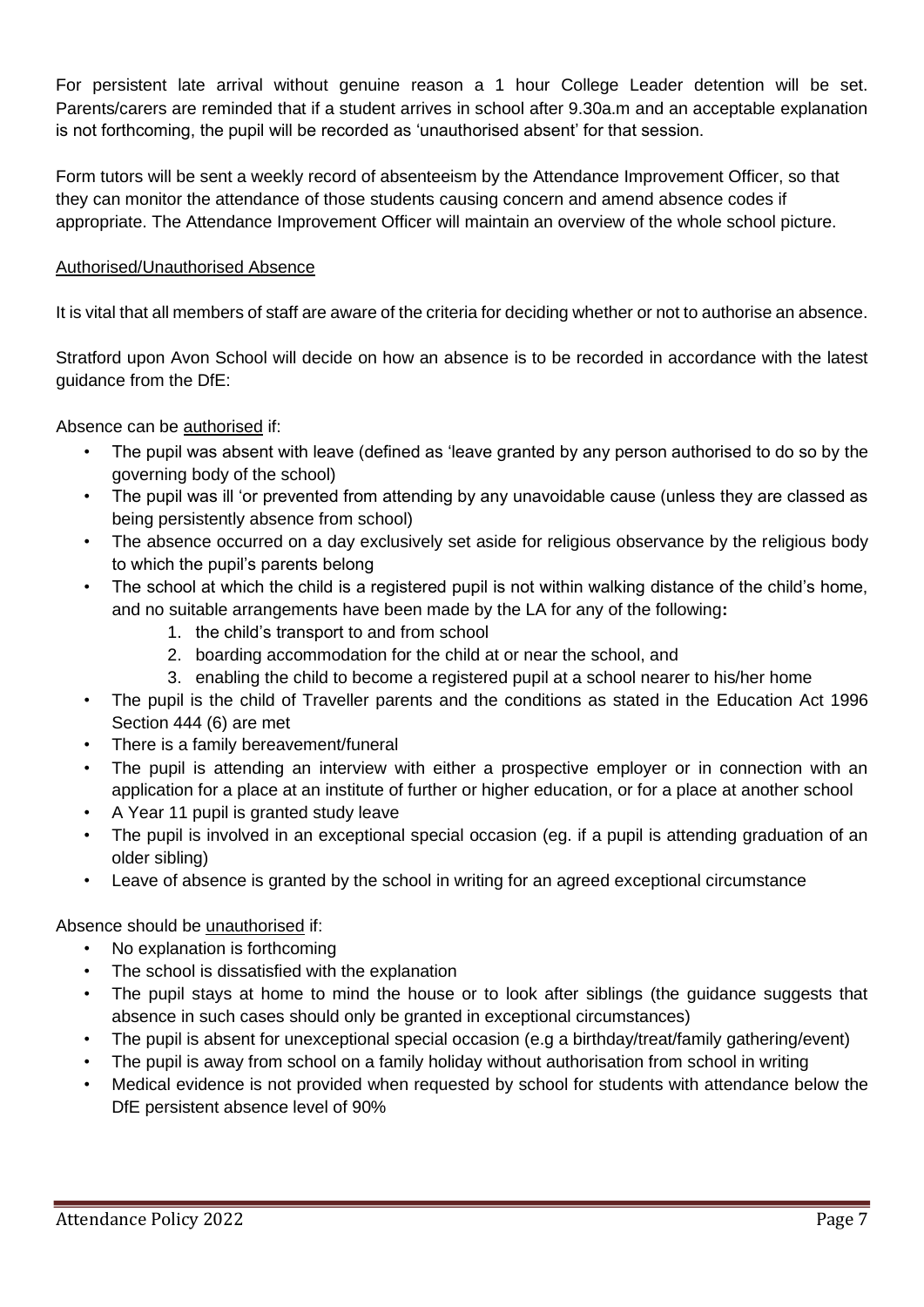## **Holidays**

Parents should be reminded that they do not have any legal entitlement to take their child on holiday during term time and applications for leave of absence (LOA) must be made in advance.

Removing children from school disrupts the flow of learning, creating gaps in knowledge, and can lead to Fixed Penalty Notices being issued to each parent/carer of each child by the Local Authority, Warwickshire Attendance Service (WAS). Where a Fixed Penalty Notice is issued and not paid within the required time frame as set out on the notice, the matter will be referred to W.C.C Legal Services to consider instigating criminal proceedings under S444 Education Act 1996.

When pupils are absent from school without approval, we may refer to WAS (see appendix 1).

### Strategies for promoting attendance:

- Stratford upon Avon School will offer an environment in which students feel valued and welcomed. The school's ethos must demonstrate that students feel that their presence in school is important, that they will be missed when they are absent/late and that follow up action will be taken
- A varied and flexible curriculum will be offered to all students. Every effort will be made to ensure that learning tasks are matched to students' needs
- Attendance data will be regularly collected and analysed in order to help identify patterns of student absence and to set targets, correlate attendance with achievement, and support and inform policy/practice
- Attendance expectations will be a regular feature in college assemblies and tutor group time
- The Attendance Improvement Officer will monitor and review these targets and be supported in this by form tutors, College Leaders and Progress Leaders
- Parents will be reminded regularly (via the school website, attendance/curriculum emails, academic reports, Bromcom - My Child At School (MCAS), the school prospectus, parents' evenings etc.) of the importance of regular attendance and the impact of absence
- All students including  $6<sup>th</sup>$  form students, may be asked to provide medical evidence to authorise absences of 3 days or more. This will allow appropriate support measures to be considered
- Students who are absent through illness for any extended period of time may (when appropriate) be re-integrated back into school upon their return, via an individually tailored reintegration programme as agreed by their College Leader
- The Headteacher will make an annual report to the school's governing body on attendance matters. In addition, it is recommended that the Headteacher reports on attendance to the governors termly
- College Leaders and the Assistant Head for Inclusion will, when appropriate, liaise with other agencies when this may serve to support and assist students who are experiencing attendance difficulties
- The Attendance Improvement Officer will have regular meetings with the school's Warwickshire Attendance Service (WAS) allocated caseworker, in order to identify and request support through College Leaders for those students who are experiencing persistent absence and attendance difficulties
- Visits will be made to feeder primary schools in order to ensure the smoothest possible secondary transfer. Discussions with primary school teachers will seek to identify those pupils who may require extra support during this process. They may be supported by:
	- Group work
	- Parent groups
	- Project work for identified groups of youngsters who may be vulnerable to poor attendance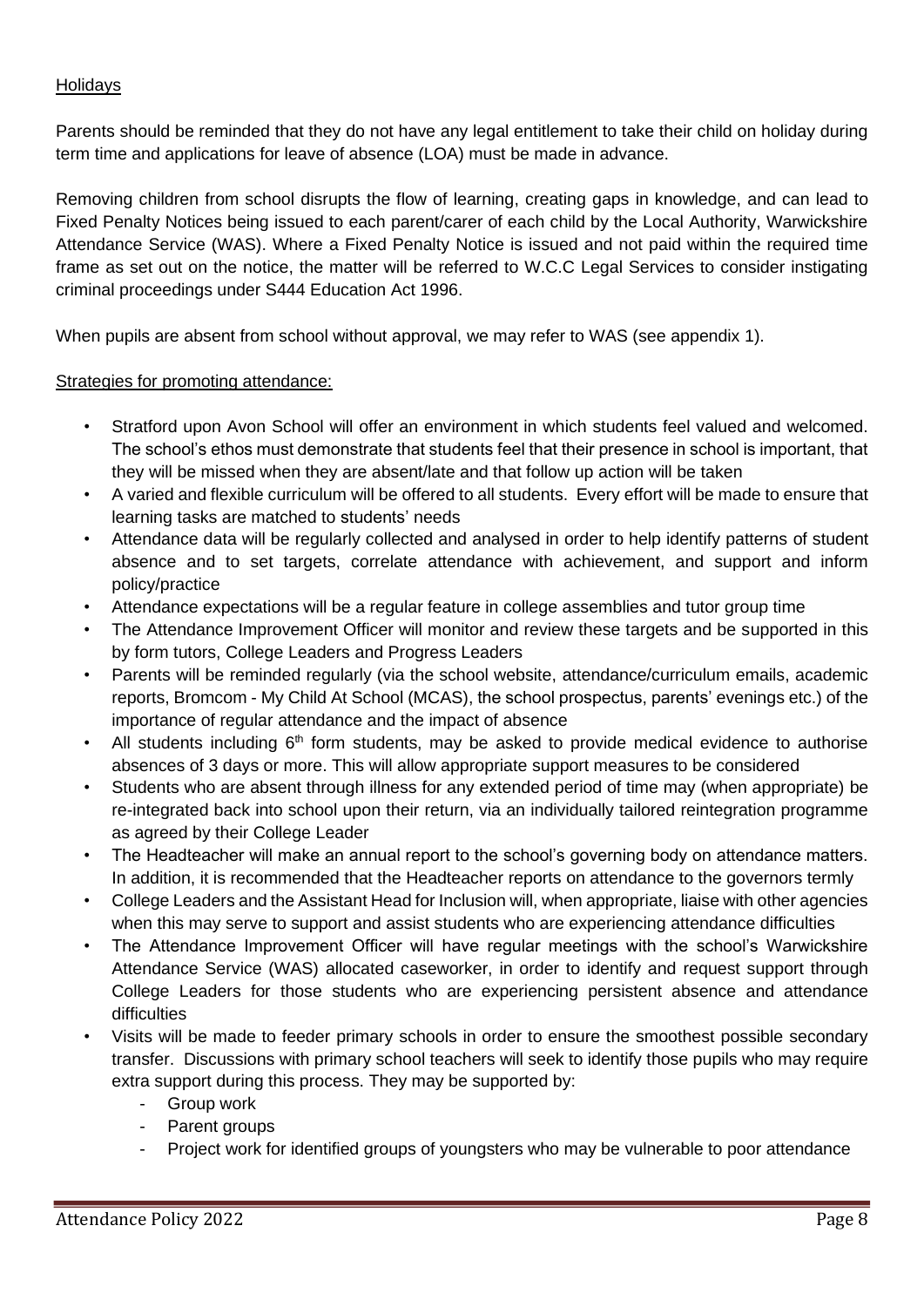### **Education – students**

All students must attendance school regularly to learn successfully to achieve their potential. All students have a personal responsibility for their attendance level in school and must be mindful of taking absence.

- Students must feel safe in school and know who to report any concerns to
- Students must engage with their form tutor to highlight any barriers to their learning in school and to request support when necessary
- Students are actively encouraged to participate in a wide range of extra-curricular activities to enhance their time at school

#### Lateness

This is a problem because it:

- Disrupts the flow of learning in lessons, creating gaps in knowledge
- Sets a poor example for later life opportunities
- It is a desirable attribute welcomed by further education, apprenticeship providers and employers
- May, if persistent, result in prosecution of the parent
- Makes the child stand out from their classmates

### **Education – parents/carers**

The importance of regular school attendance cannot be overestimated. It is essential to secure a good education to enhance future life chances and establishing it must be a daily priority for schools, parents/carers and students alike. The reasons why attendance problems arise are many and varied. They are often complex and require sensitive and professional handling.

Children who do not attend school regularly diminish the value of the education provided for them. They may also damage the learning of other because of the disruption that can be caused to other students. It is the duty of parents/carers to secure education for their children and for the Local Authority (LA) to ensure that this duty is carried out. Warwickshire Attendance Service (WAS) carries out this duty on behalf of the LA. We carry this out in a number of ways:

- Working in schools with children and teachers
- Working directly with families and children in the home
- Project work within schools and communities
- Supporting families to ensure children make the very most of their educational opportunities

Warwickshire Attendance Service (WAS) also carries out a number of other duties relating to the welfare of children in the education setting and with employment matter concerning school age children.

## Periods of Remote Learning/Home Schooling

There may be occasions when children are expected to work from home, by accessing remote learning online. When appropriate there may be a mixture of 'live' teacher led lessons and complimentary work set for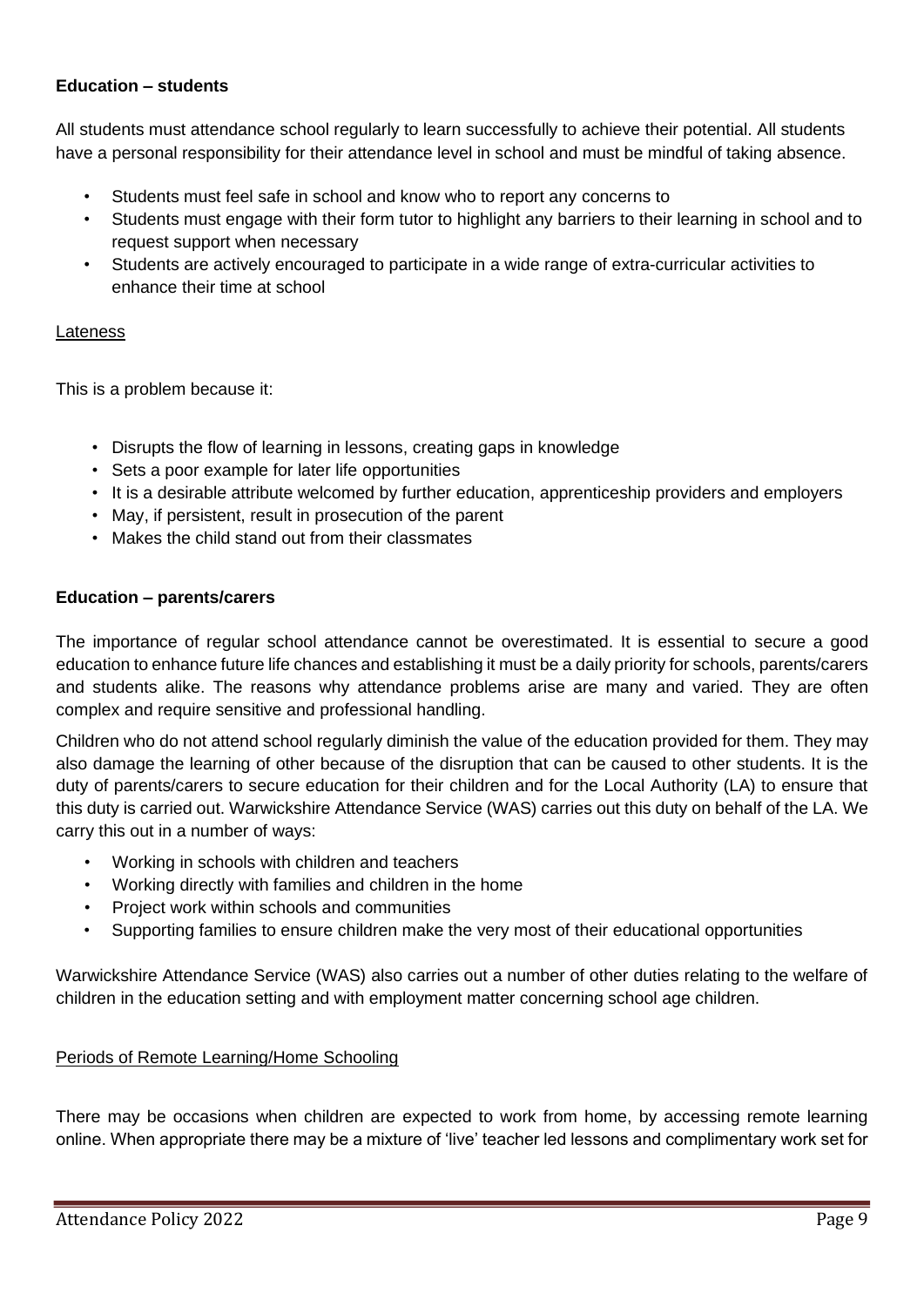all timetabled lessons. Students will be expected to log into each session to complete the work set and feedback to their teachers if appropriate. Students will also be expected to log into their tutor group session as requested by their form tutor. This will enable staff to check that students are 'safe & well' and will satisfy the school's safeguarding requirements.

The same high standards of behaviour will be expected when accessing remote schooling, as in the school classroom. Staff will monitor remote lessons and contact home should concerns arise. Students experiencing problems with accessing remote learning from home should contact their form tutor in the first instance for support. College Leaders and Progress Leaders will monitor 'learning from home' and contact parents/carers if they have any concerns regarding student engagement or welfare.

# **Pupils with long-term attendance problems**

# Truancy – What do we mean?

There is no identikit truant because reasons for non-school attendance are so different. Children may fail to attend school for a wide variety of reasons, including illness, family bereavement, visits to the country of origin, family holidays, being a young carer, unhappiness at school or finally a defiant rejection of parental or school authority.

The term 'truancy' has generally been used where the decision to miss school is taken by the child without parental or other authority permission and where the child uses the time for his or her own purpose. This truancy is seen as either a response to great unhappiness, or more commonly a small act of rebellion. It does not encompass the many other occasions on which a child may not attend school for other reasons.

Some of the most important factors behind truancy lie outside of school, above all in family relationships and peer pressures. But how schools operate can make a great difference in shaping whether children do in fact truant.

## Department for Education (DfE) - Persistent Absence Definition

An individual student is deemed as being persistently absent (P.A) from school if their attendance level drops below 90%.

This level of attendance will invariably have a detrimental impact on their education. We will work closely with Warwickshire Attendance Service (WAS) to resolve issues leading to persistent absence. Parents/carers will be asked to provide medical evidence to support repeated absence when appropriate.

## What school and the Warwickshire Attendance Service (WAS) service can do:

The three major areas of influence upon non-attendance (individual, family and social, and school factors) require close co-operation between a range of services to reduce truancy.

## Strategies to tackle truancy in Warwickshire:

- Schools having a proactive school attendance policy
- Joint working between schools and WAS to effectively reduce persistent and unauthorised absence
- School targets in line with DfE target setting guidelines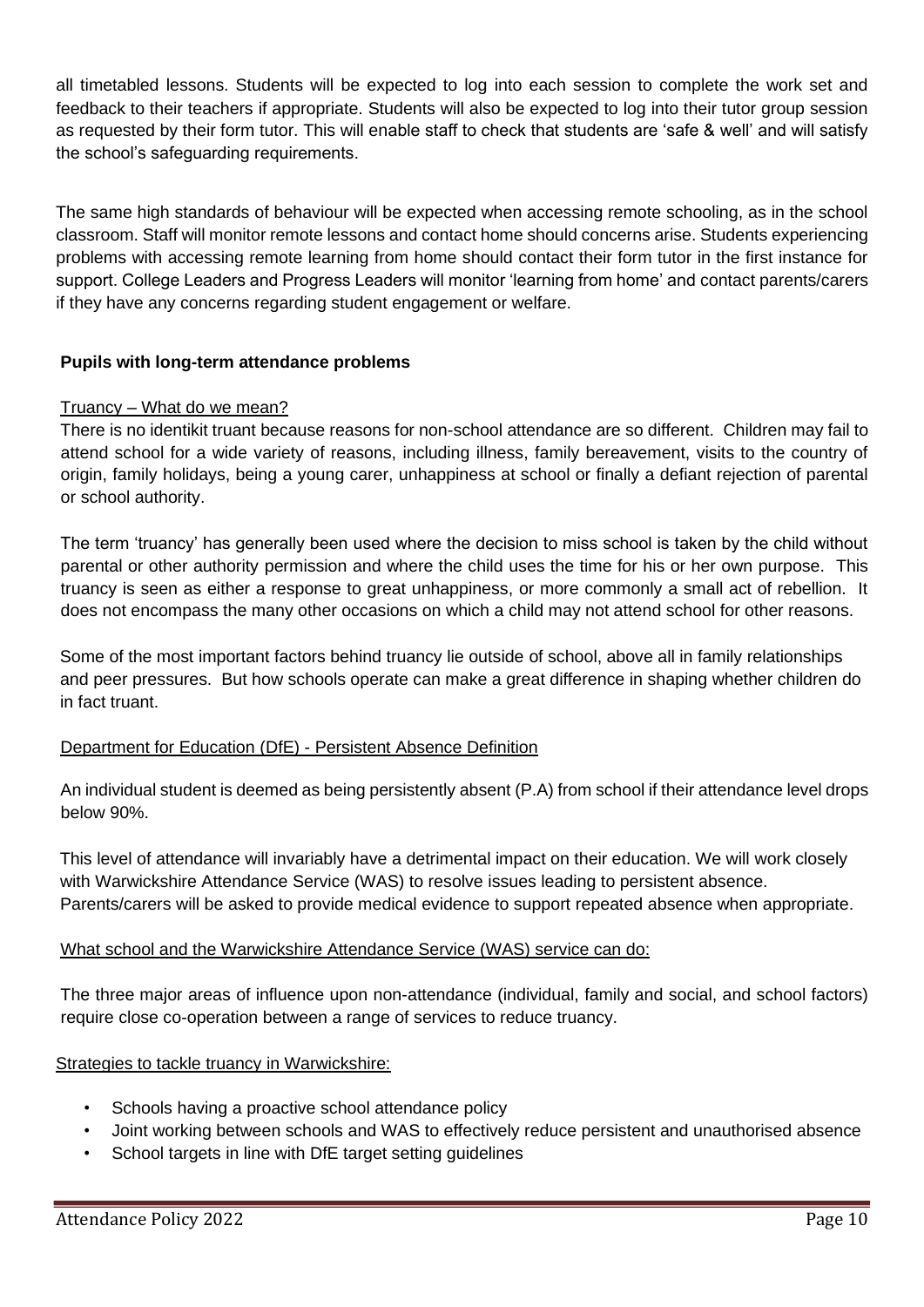- Governors taking an active role on monitoring their schools' performance on attendance
- LA targets to reduce unauthorised absence
- Publish data on schools' performance on attendance
- Computerised registration so schools can identify patterns and possible cures
- Curriculum initiatives on opening up opportunities at KS4
- Police Powers to remove truants
- Parenting contracts a voluntary agreement between parents, Warwickshire Attendance Service (WAS) and school setting clear expectations and goals
- Fixed Penalty Notices and prosecution of parents who fail to ensure that their child attends regularly
- Parenting Order where a parent has been convicted of failing to secure a child's attendance at school. Court will be able to impose a parenting order for up to 12 months. It can include specific obligations upon the parent (e.g. parent escorts the child to school)

### "School Refusal"

### Principles:

Often youngsters refusing to attend school have complex, inter-relating difficulties arising from health, family, social and educational factors.

In cases where non-attendance becomes well established, involvement of professionals beyond the school may be indicated. It is important that their respective roles and responsibilities are agreed and that clear procedures for liaison, consultation and collaboration are established.

The key principles under-pinning roles, responsibilities and procedures are:

- The school retains responsibility for ensuring that the involvement of the various agencies is gained, as appropriate
- The group of involved professionals is jointly responsible for the decision to seek to involve a further professional group
- Decisions to involve a given professional group will be based on:
	- clarification of the roles and responsibilities of each group
	- responsibilities of each group for example, experience
- Withdrawal from a case by any professional group follows the agreement of the existing stakeholder group

## School Responsibilities in relation to School Refusal:

To develop a school culture that operates to reduce the risk of school refusal. This may include policy and practice regarding:

- Bullying and other forms of harassment, including racial, sexual harassment
- Social inclusion
- Extra-curricular opportunities
- Mentoring schemes
- Special Educational Needs

To raise teachers' awareness of the indicators of a child at risk of school refusal.

- **Training**
- School policy regarding the respective roles of SEND and pastoral care staff.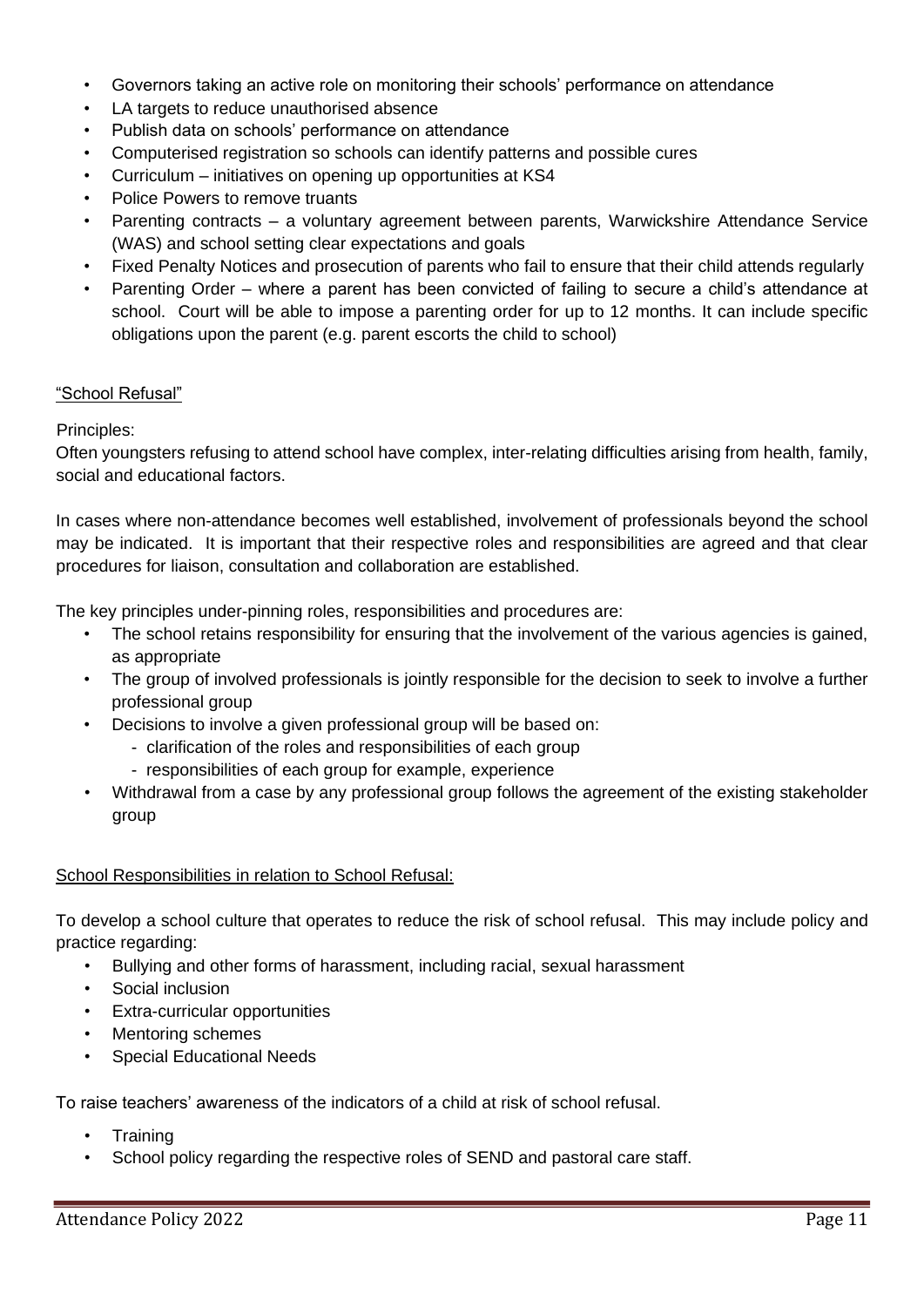- Engage with parents
- Investigate any school-based difficulties and respond
- Consult Warwickshire Attendance Service (WAS)
- Consult School Health staff
- Avoid any indication on condoning absence

To identify a named person to ensure referral to other agencies, as appropriate.

• This is the role of the Assistant Head for inclusion

#### Warwickshire Attendance Service (WAS) Responsibilities in relation to School Refusal:

To advise schools of their responsibilities in relation to individual cases i.e. support implementation of school's responsibilities. In collaboration with the school, to advise parents of:

- The legal position
- Their responsibilities
- Available support and signposting available intervention where appropriate

#### In addition:

- To liaise with school health advisers and community paediatricians
- To plan further action on the basis of agreed approaches
- To discuss with school and family the possible need for:
	- Further assessment, for example, by school's E.P
	- Further within school support, for example, by SEND support services

To establish and maintain Warwickshire County Council's database re children out of school

### Educational Psychology Service (EPS) Responsibilities in relation to School Refusal:

- To consult with those already involved
- Where necessary, to carry out further assessments
	- To advise on future case management, generally

#### Health Service Responsibilities in Relation to Medically Certified Ill Health / School Refusal:

#### School Health

To provide consultation to parents, school and WAS about possible Child and Adolescent Mental Health (CAMH) concerns, and about other health issues. As appropriate to communicate such concerns to child's G.P and CAMHS.

#### General Practitioners (G.P)

G.P's have been asked to liaise with schools, either directly (with parents/carers permission) or through School Health staff, when presented with cases of absence due to confirmed medical need or school refusal.

#### Child and Adolescent Mental Health (CAMHS) concerns

CAMHS/RISE professionals may become involved with cases where school refusal is a concern before the case is brought to the attention of Warwickshire Attendance Service (WAS). If this happens it would be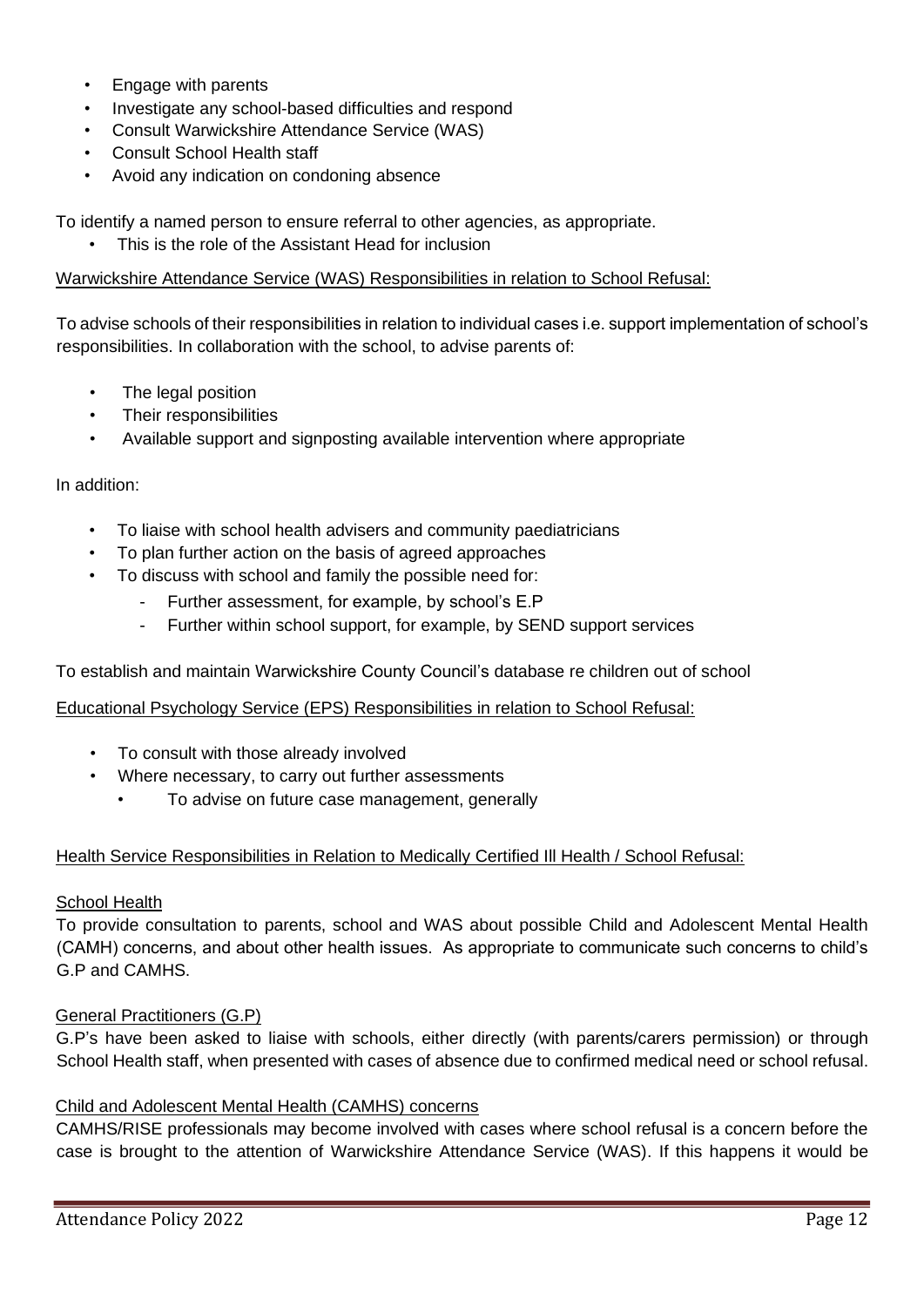helpful, if the family is willing, to inform the school's named person. (From within the Education Service, referrals to CAMHS would not normally be expected prior to consultation with the school's E.P.)

## **Children who are unable to attend school for health reasons**

The school retains responsibility for the delivery of a student's education for as long as the pupil is on the school roll. Sick children must not be taken off the school register without the consent of their parents/carers and prior consultation with the LA, even after long absences arising from ill health. Some pupils may be too sick or unwell to do any schoolwork, but schools should not assume that students away from school because of ill health are unable to work. The school should ensure that:

- All non-attendance related to *diagnosed ill health* is properly authorised and regularly monitored by a GP/healthcare professional, *with written medical evidence being obtained by the parent/carer*
- Advice and assistance are sought as appropriate from the School Health Service and/or the WAS Service when requested by either the parent or school
- A referral is made via the school inclusion team for school Flex support where appropriate

The Assistant Head for Inclusion and the relevant College Leaders are the teachers nominated as responsible for co-ordinating educational provision, for each pupil unable to attend school because of medically certified ill health. The school will work closely with students and parents/carers to ensure the delivery of education remains our priority.

The nominated members of staff must;

- Consider the possibility of providing a short-term reduced timetable or education via school Flex when a pupil has been absent for two weeks because of GP/healthcare professional *medically certified ill health*, or when there is a series of absence of one week or more or when it is considered that the long-term health needs of the student may result in intermittent attendance, which could have a significant impact on the students' education.
- Contact parents/carers to discuss needs and make appropriate educational provision
- If appropriate liaise with school Flex to ensure mutually acceptable arrangements have been made with parents/carers for a suitable programme of work, the regular setting, supervision, marking and collection of work for students signed off school in writing by their GP / healthcare professional
- Consider with parents/carers whether it would be appropriate for any member of the school staff to undertake a pastoral visit to home or hospital, or whether it would be appropriate to encourage school friends to write or visit
- Liaise with all relevant Education, Health or Social Service professionals
- Maintain records of all pupils for whom the LA is providing education out of school

## **Procedures for Tracking and Monitoring Pupils Out of School**

Warwickshire Attendance Service (WAS) is the service responsible for tracking and monitoring pupils out of school.

#### Home Education

For parents opting to educate their child at home, the following information should be considered: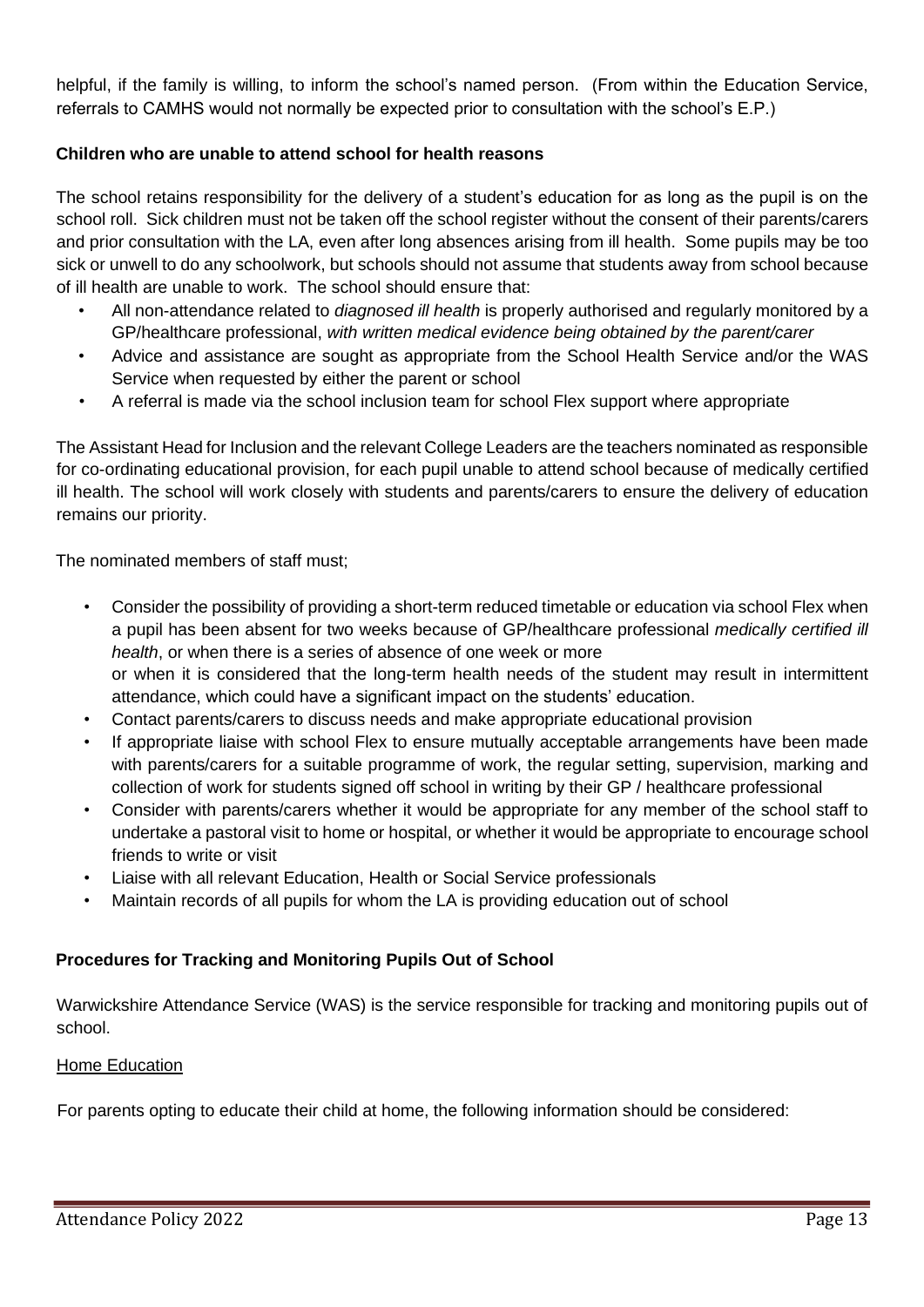- A centrally held Local Authority register of all home educated children is managed by the Principal Lead at Warwickshire County Council (W.C.C)
- Schools forward a copy of the de-registration letter or email received from the primary parent/carer, confirming the removal from school roll due to Elective Home Education (E.H.E) or education otherwise than at school, to the Principal Lead at W.C.C
- W.C.C carry out a home visit to explain monitoring system and whether parents are clear on all the implications of home education.
- An annual LA inspection occurs

## Procedures for checking children who move away from a school without notice.

Regulation 9. (1) G. The Education (Pupil Registration) Regulations 1995.

- Where a pupil of compulsory school age has been continuously absent for four weeks or more, his name may not be deleted from the admission register until both the school and the local education authority have failed after reasonable enquiry, to locate the pupil.
- School should carry out all reasonable parent/carer enquiries which could include:
	- Telephone calls, email, text
	- Letter to parents/carers
	- Any information from peers
	- Contact with any other known associates or professionals
	- Home Visits

If the child is known to be on the Child Protection Register the school will advise the registrar immediately.

If child is out of school for 2 weeks (10 school days) without explanation being given, despite the school's best attempts to contact parents/carers, home and student, then referral to Warwickshire County Council's Child Missing Education (CME) team happens as a matter of course.

WAS Caseworkers will then carry out those enquiries which are appropriate: (Timeline 2 weeks)

- Home visit immediately
- Check with neighbours to establish if family have moved
- Contact emergency numbers
- Contact child's friends
- Contact Housing Association
- Contact other services involved
- Contact health agencies
- If no information found, LA agree with school if appropriate to remove the child from the school roll
- Common Transfer file to be uploaded onto 'School2School' database
- If the local authority the family have moved to is known, Warwickshire Attendance Service (WAS) will write to them with details of the family and attendance concerns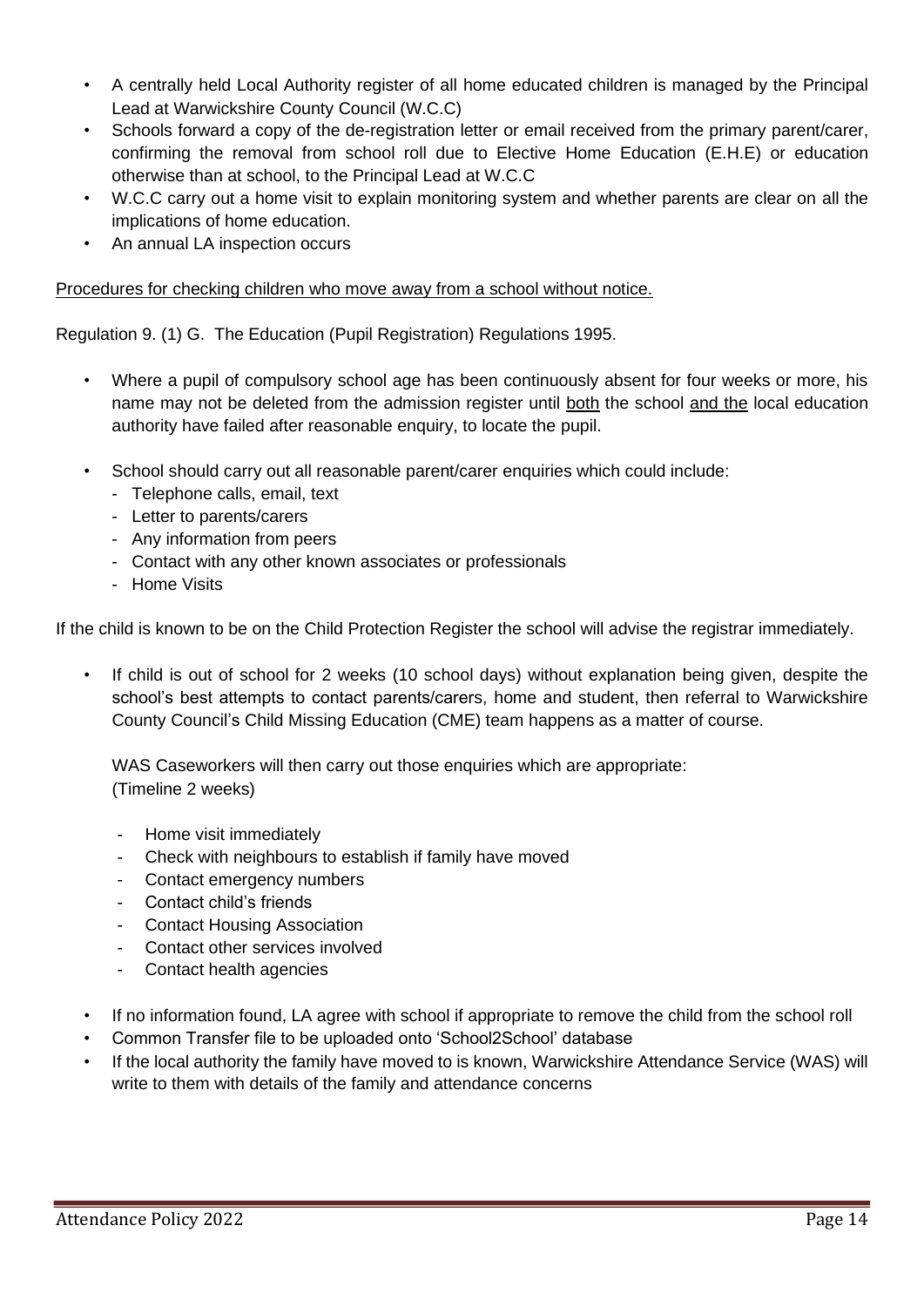# **Some Vital Statistics on Attending School**

Each year there are only 190 statutory school days, which means that if your child misses 8 days, they are out of school more than they are in school! This means there are 185 days for:

- Shopping and social activities
- Birthday treats and trips
- Non-urgent medical and dental appointments

Use these 185 days: not precious school time.

None of the above are authorised reasons for being out of school and time off school will hinder your child's learning and progress. Unauthorised absence marks will appear on your child's official school attendance report and can lead to legal action being taken against you as the parents/carers.

#### **'Every Day Counts' to ensure your child's future success.**

#### **Remember school time is precious – don't waste it!**

- $\cdot$  95% Attendance = 1 day per month = 10 school days missed per year
- $\cdot$  90% Attendance = half a day absent per week = 2 days per month = 20 school days missed per year
- $\cdot$  80% Attendance = 1 day absence per week = 20 lessons missed per month = 40 school days missed per year
- 17 days absence between Year  $7 11 = 1$  GCSE grade reduction

Unnecessary days off school can soon mount and students are responsible for the catching up of work missed.

#### **Some Good Advice to Children and Young People**

#### 5 good reasons to attend school:

- Friendships
- Education and learning
- Knowledge
- Opportunities and choices
- Games/team activities

#### 10 tips to help you get there:

- Go to bed at a reasonable time
- Turn off electronic devices to promote quality sleep
- Make sure the alarm is set to wake you early enough to be in school on time
- Allow enough time for breakfast, fuel for the body just like fuel for a car
- Set off in good time to get to the bus stop with the correct bus pass/fare
- Pack your bag the night before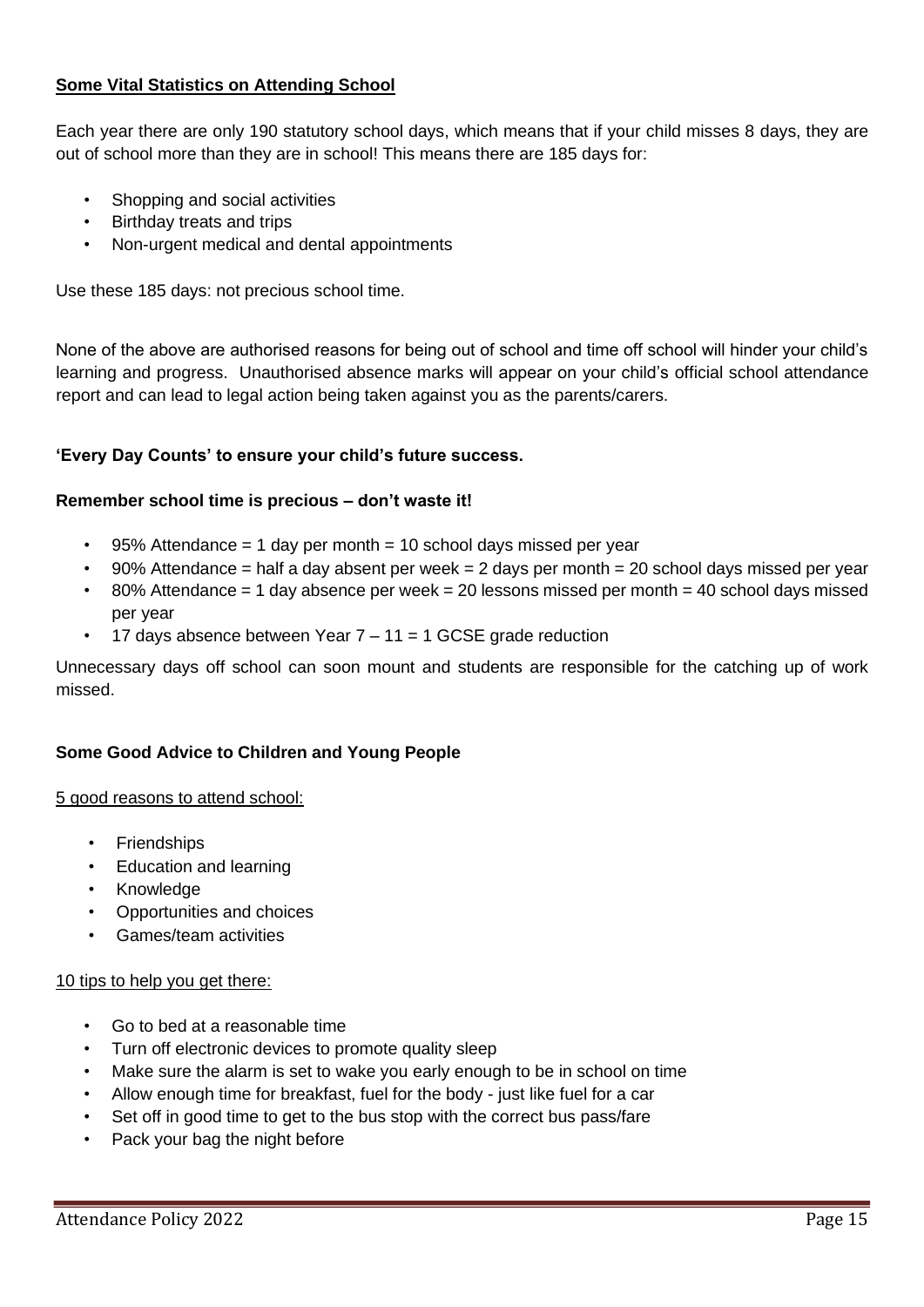- Make sure your uniform is ready, including a school planner and tie
- If you find your homework hard, or if you have not done it, talk to your parents/carers/teachers
- If you are having difficulties at school, find an adult you trust
- Use social media platforms sensibly and only communicate with people you actually know in person

### **Remember**

- We are here to help, and to remove barriers to learning to ensure that all young people receive a happy and full-time education
- Early support measures help to resolve absence issues leading to greater attendance at school

## **MCAS – My Child at School**

## **Please ensure the details we hold on file are up to date and accurate in respect of parent/carer address, emergency contacts, email address and all contact phone numbers.**

This is essential and will ensure first aid staff are able to contact you if the need arises, should your child become unwell or have an accident at school and for teaching/pastoral staff to contact home with praise or to raise a concern.

Amendments to the information we hold can easily be made by directly accessing the MCAS portal or alternatively by sending an email to admin@stratfordschool.co.uk.

#### **Data protection**

See the school Data Protection policy